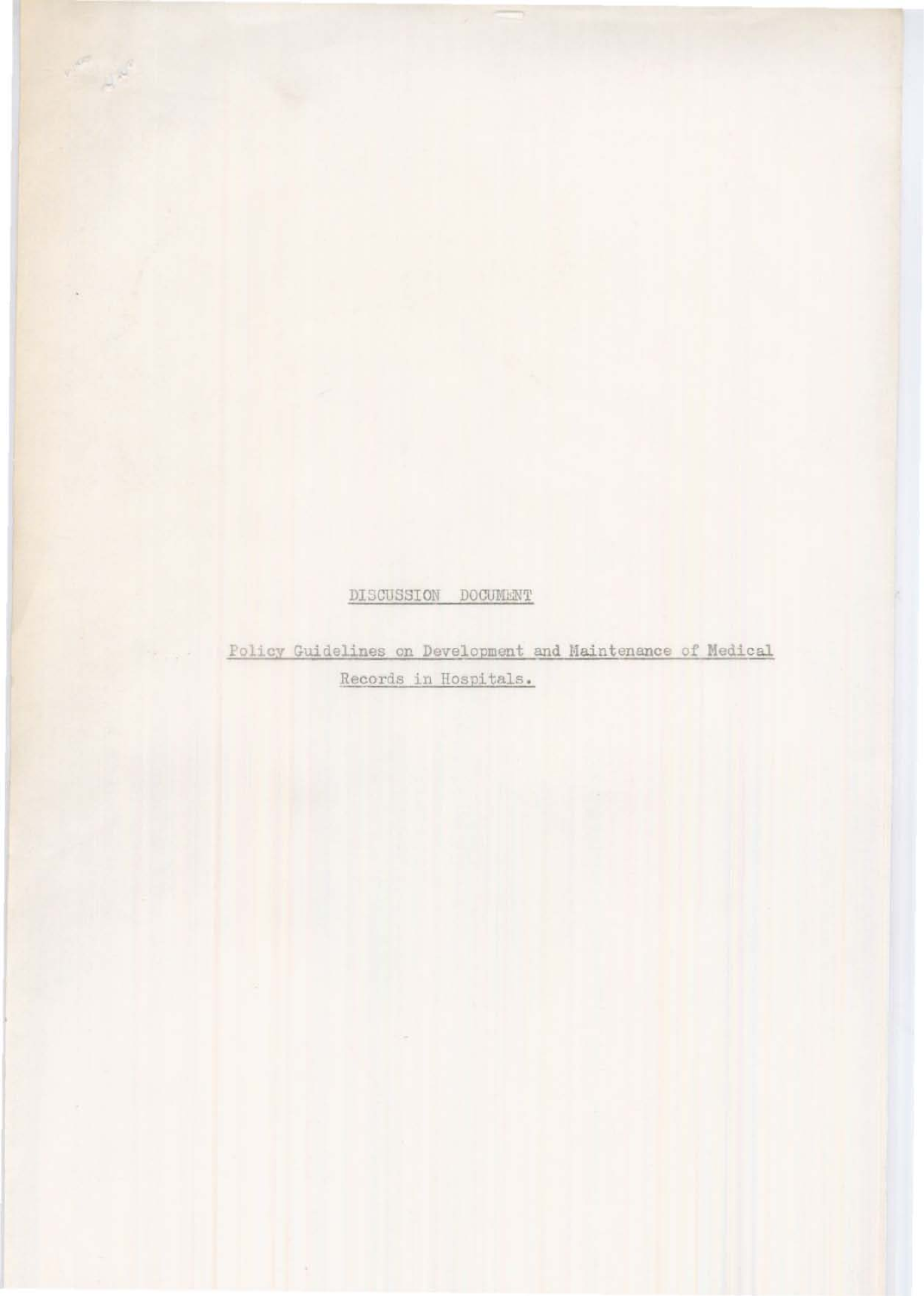### GUIDELINE 1. AN ADEQUATE MADICAL RECORD SHOULD BE MAINTAINED FOR EVERY PATIENT WHETHER THEY BE INPATIENT, OUTPATIENT OR CASUALTY ATTENDER.

The purposes of the medical record are:

- to serve as a basis for planning and continuity of patient care;
- to provide a means of communication between all those contributing to the patient's care;
- to furnish documentary evidence of the course of the patient's illnesses and treatments;
- to serve as a basis for review, study and evaluation of the care rendered to the patient;
- to assist in protecting the legal interests of the patient, hospital and medical staff and
- to provide data for use in research, education and planning.

All significant clinical information pertaining to a patient should be incorporated in the patient's medical record. The record should be sufficiently detailed to enable doctors to give effective continuing care to the patient or to assume the care of the patient at any time as well as to enable them to determine, at a future date, what the patient's condition was at a specific time and what procedures were performed.

All entries in the record should be dated and signed. Symbols and abbreviations may be used only when they have been approved by the medical staff, and when there is a legend. Diagnoses and titles of operations should be recorded in full, and without the use of either symbols or abbreviations.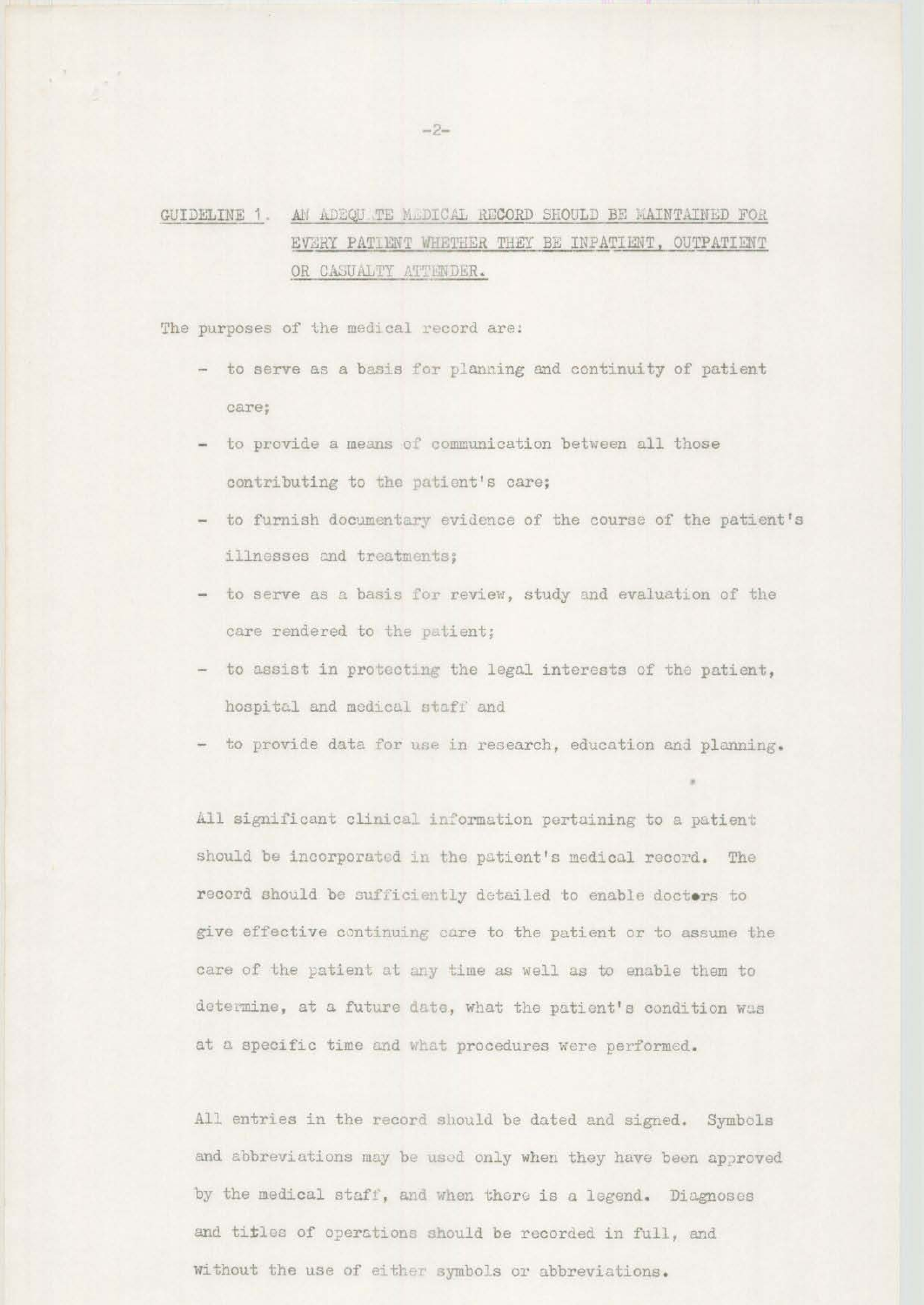THE MEDICAL RECORD SHOULD CONTAIN SUFFICIENT INFORMATION TO IDENTIFY THE PATIENT CLEARLY, **GUIDELINE 2:** TO EXPLAIN THE DIAGNOSES AND TREATMENTS AND TO DOCUMENT THE RESULTS ACCURATELY.

All medical records should contain:

- Identification data and consent forms;
- History of the patient;
- Report of the physical examination;
- Orders for diagnostic procedures and therapy;
- Progress notes and
- Summary

In most instances, the most detailed records pertain to inpatients. Inpatient medical records should include the following:

- Identification data and consent forms. These should include such items as the patient's name, address, age and next of kin, as well as other identifying data and consents as deemed necessary by the hospital.
- History of the patient. The record should include the patient's complaints, details of present illness, review of systems, past history, social history and family history. The history should be a record of the information provided by the patient, by his agent or his referring doctor. Opinions of the interviewer should not be recorded in the history.
- Report of the physical examination. The report on the initial examination should include all pertinent findings resulting from an assessment of all the systems of the body. Subsequent changes in the physical findings should

 $-3-$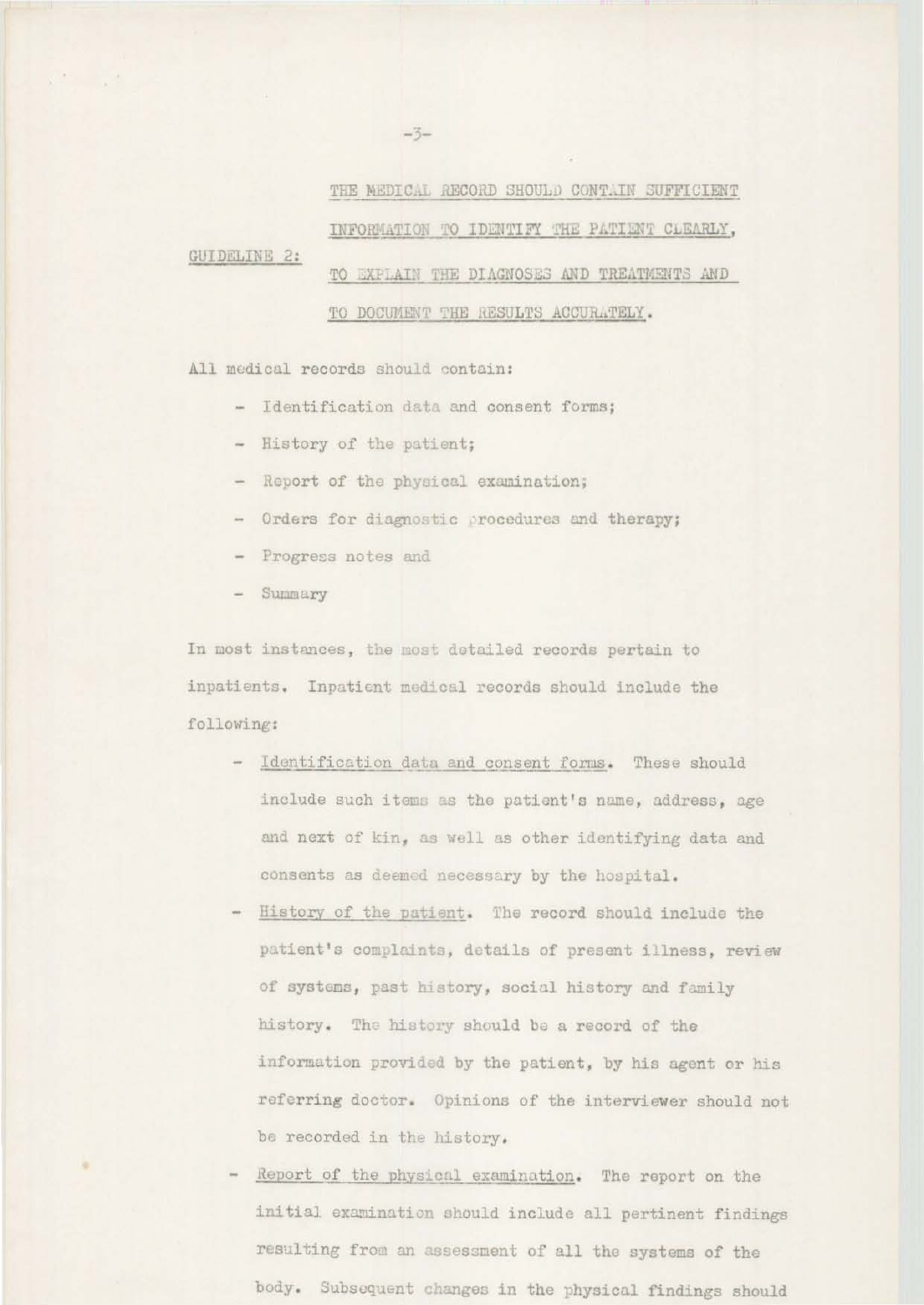- Orders for diagnostic procedures and therapy. These should be written into the record by authorised medical staff.
- Progress Notes. Progress notes should incorporate observations by doctors, nurses and other authorised persons on changes in the patient's clinical picture together with results of diagnostic procedures and responses to therapy.

The results of diagnostic procedures should be filed separately as part of the medical record.

Summary: The Clinical summary should include the significant findings and events of the patient's treatment, his condition on discharge and the recommendations and arrangements for future care. Operative procedures and all relevant discharge diagnoses should be recorded using the terminology of a recognised system of disease classification.

A regular analysis of medical records should be made by a medical staff committee that includes nursing staff and the medical records officer. The Committee should review the medical records to ensure that the recorded clinical information is sufficient for the purposes of nedical care. In addition it should make recommendations relative to any changes in the \* format of the record as well as to its proper filing, indexing, storage and availability.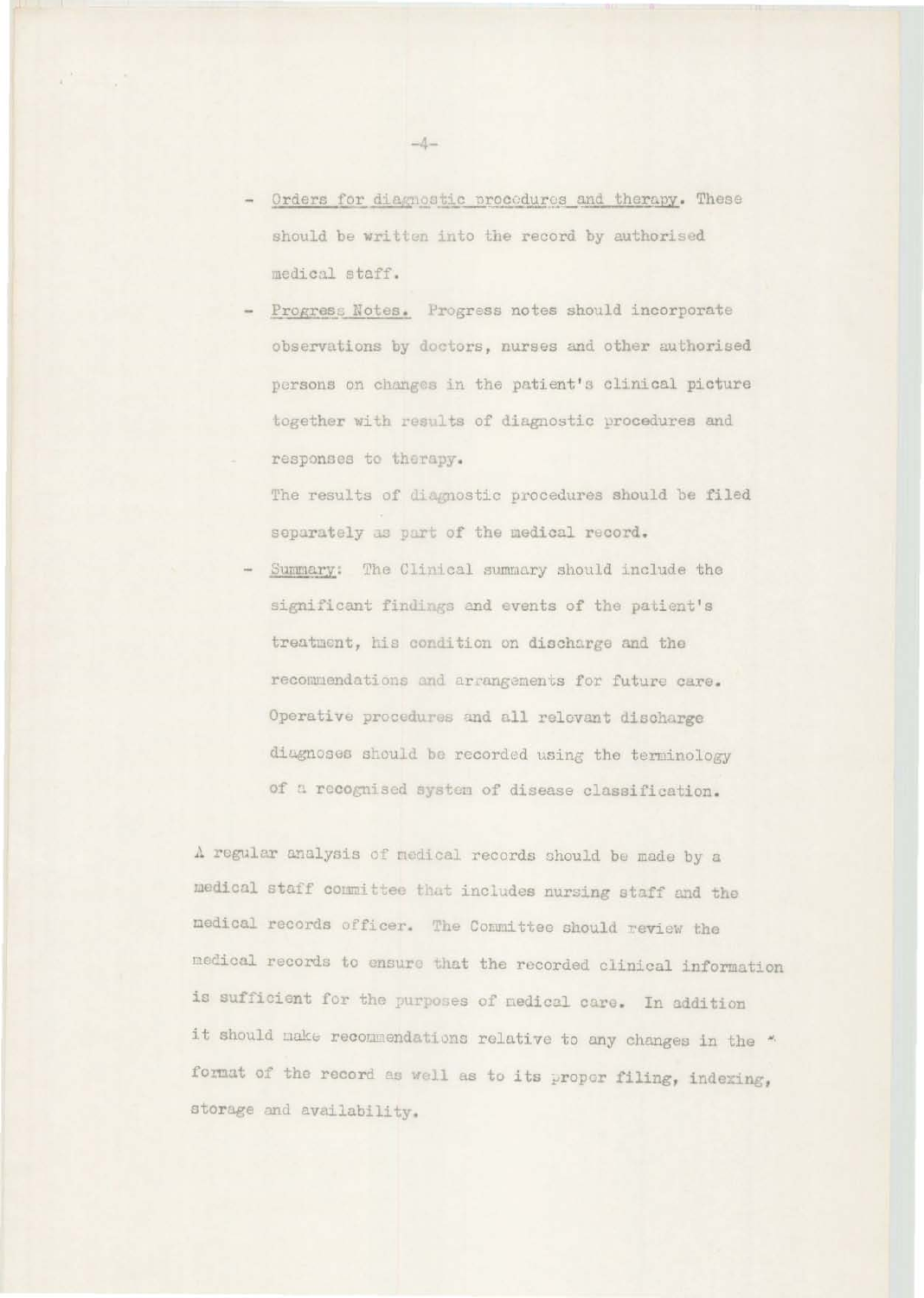## GUIDELINE III: HEDICAL RECORDS SHOULD BE CONFIDENTIAL, CURRENT AND ACCURATE.

The medical record is the property of the hospital. It is the responsibility of the hospital to ensure that the information in the record is safeguarded and is made available only to authorised persons.

Entries in medical records should be made only by persons given this right under hospital policy; all entries in the record should be dated and signed. All data pertaining to the patient should be documented as soon as is reasonably possible. Records of discharged patients should be completed within a reasonable time.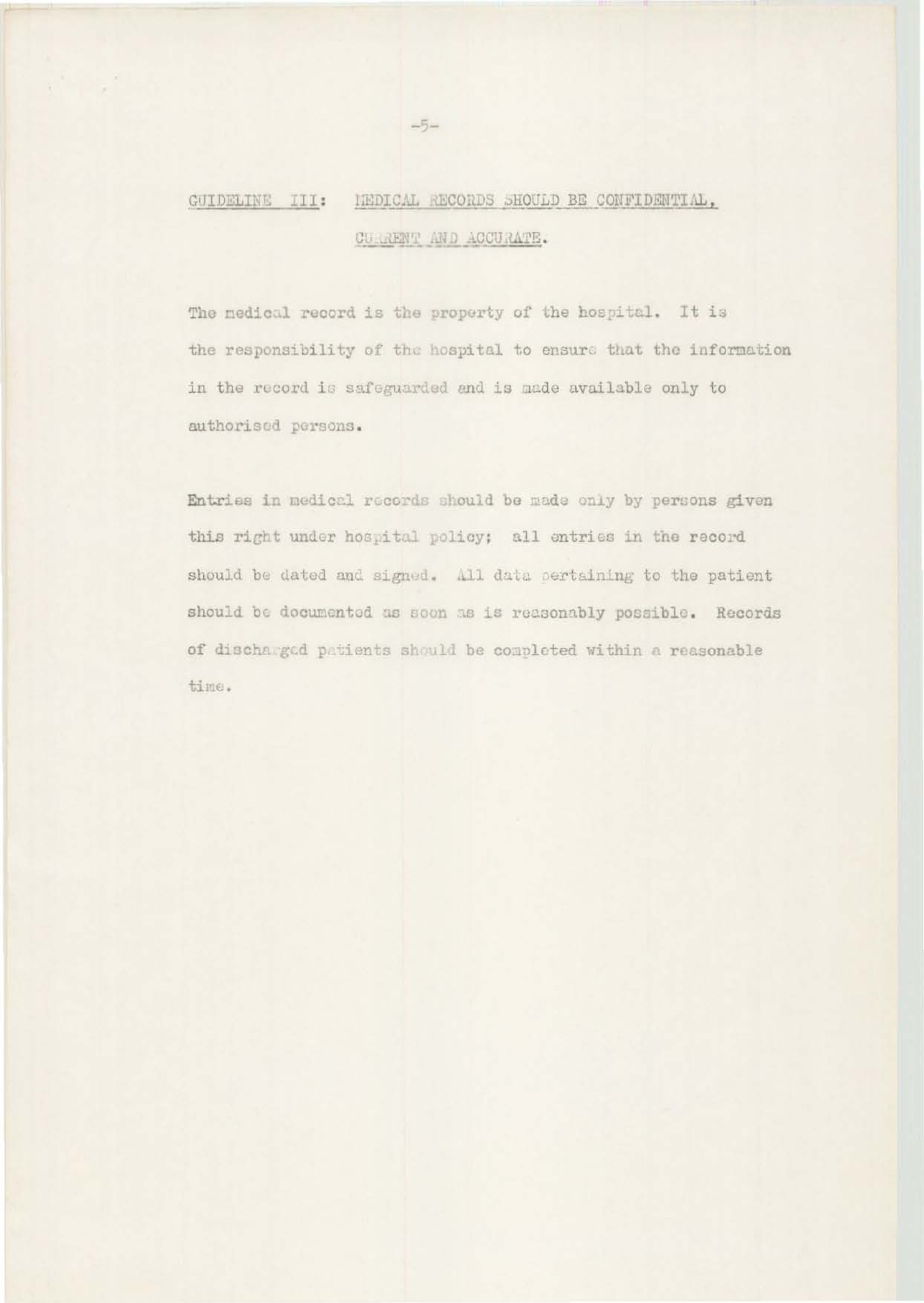## GUIDELINE IV, THE MEDICAL RECORD DEPARTMENT SHOULD BE ADEQUATELY DIRECTED, STAFFED AND EQUIPPED TO FACILITATE THE ACCURATE PROCESSING, CHECKING, INDEXING AND FILING OF ALL MEDICAL RECORDS.

The hospital administrator is responsible for the adequacy and efficiency of the hospital's medical records. Where the level of activity and complexity of the hospital so justifies the hospital administrator should designate a particular officer who would be reasponsible to him for the day to day running of all medical records services und the supervision of all personnel engaged on medical records work. Medical record personnel should be afforded every reasonable opportunity to engage in education and training programmes which are relevant to their activities. These programmes would include orientation, on-the-job training, in-service education programmes together with courses and study days held outside the hospital.

The medical record department should have sufficient accommodation and equipment to enable its personnel to function effectively and efficiently and to maintain medical records so that they are readily accessible but in a manner which safeguards confidentiality. Indexes should be maintained, as necessary, to facilitate the acquisition of statistical information.

The type and amount of basic statistical information which should be maintained will depend on the needs of the hospital/health board medical and administrative staff, the Department of Health and other arguments tions which washingt information themical af the

-6-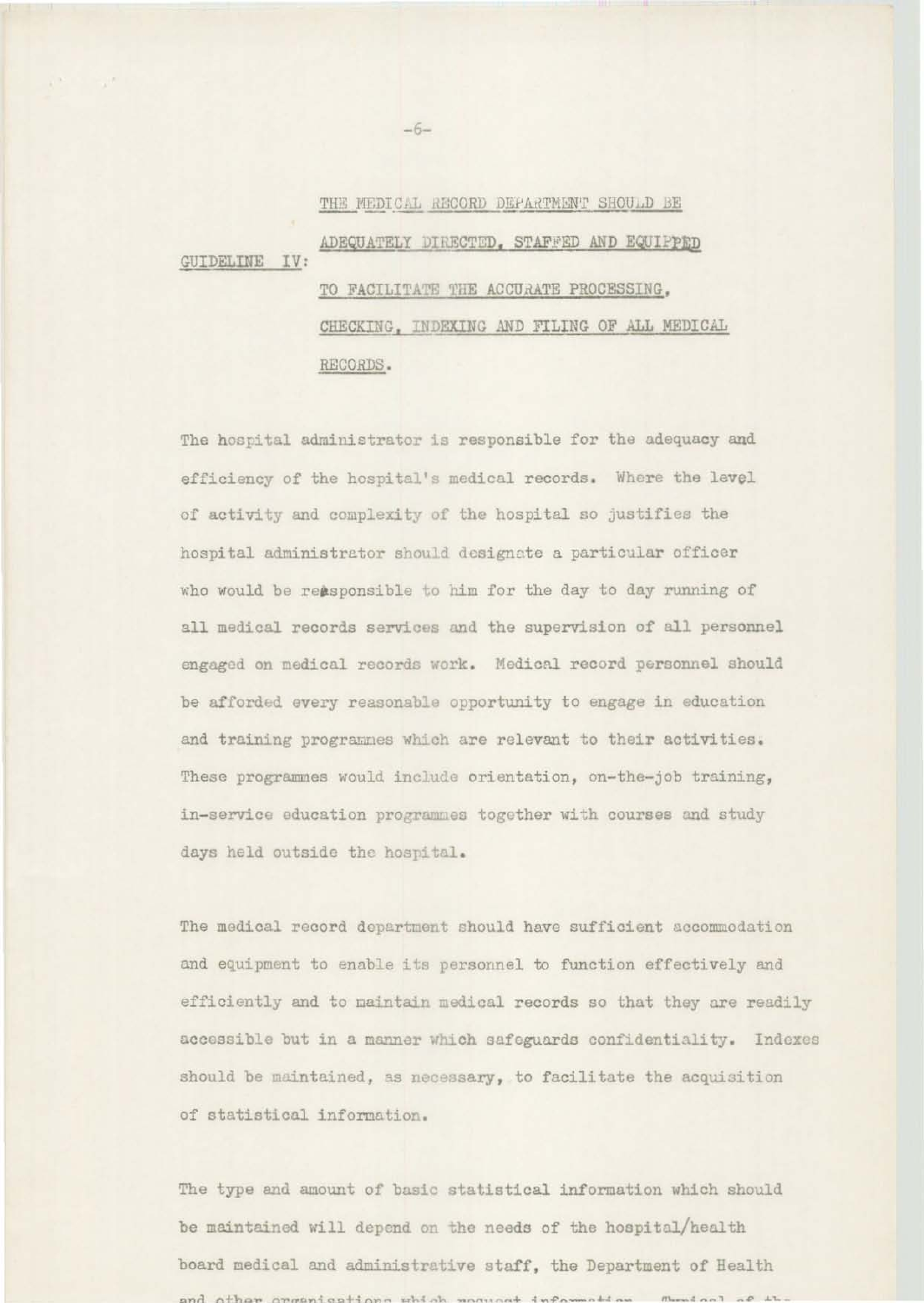- Number of hospital admissions, discharges and deaths by ward or by major clinical services;
- Number of available and occupied beds by ward or by najor clinical services;
- Discharge diagnoses, by clinical services;
- Types and numbers of operative procedures performed;
- Age distribution of the patients; and
- Length of stay by diagnosis.

 $\mathcal{O}(\mathbb{R}^n)$  ,  $\mathcal{O}(\mathbb{R}^n)$